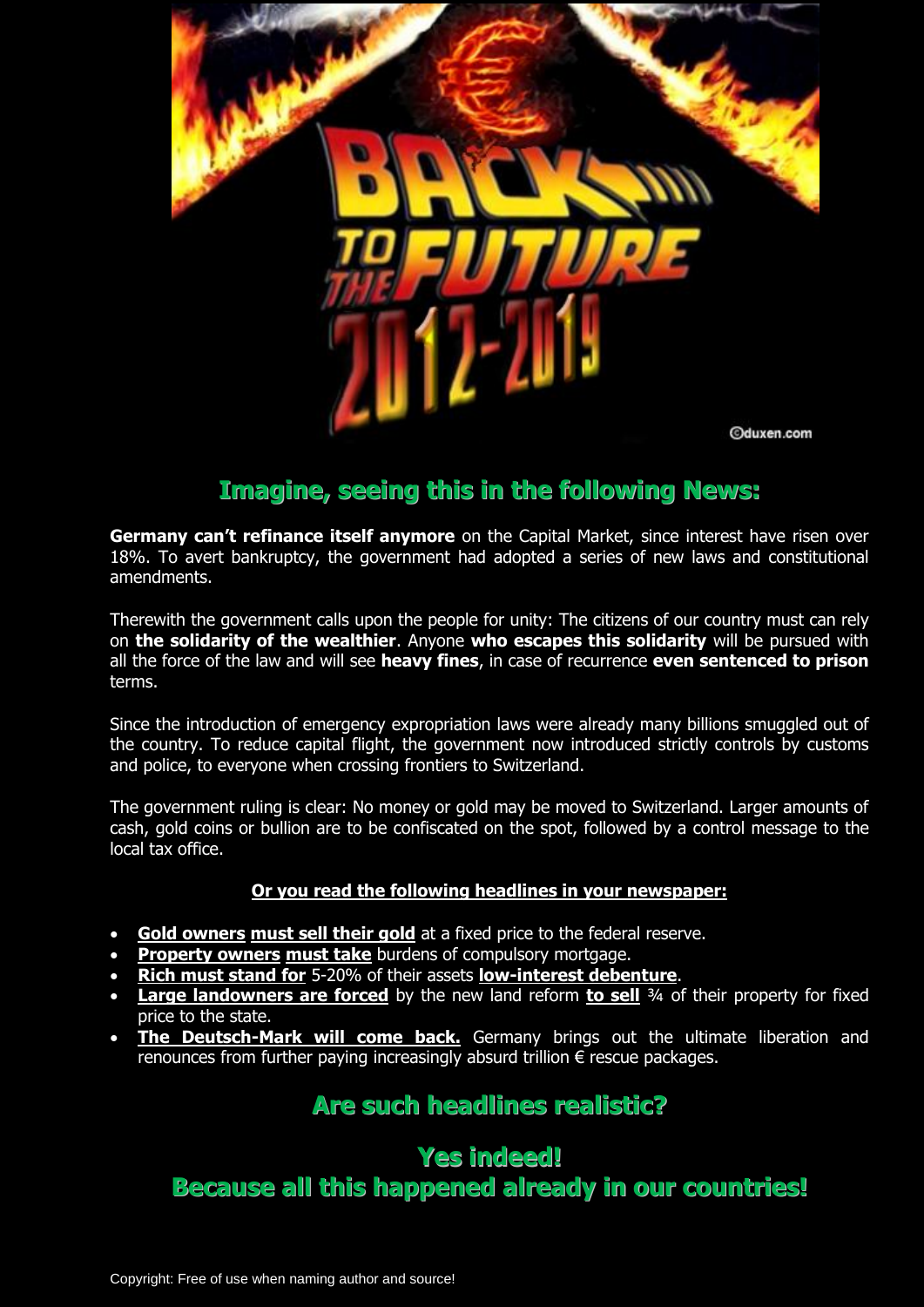

That's nothing new, even in our countries!

March 1923 **a letter stamp in Germany had cost** incredible **One Hundret Mark**. 8 Month later, price was risen to fabulous **10 Billion Mark !**



vvannon ist mun<br>als ein alter Irrhir To a new truth is nothing more harmful<br>than an old error

J.W. Goethe 1749-1832

# **The clock is ticking!**

**CONTRACTOR** 

THE CALL OF

Since ever even democratic governments took use of massive authoritarian measures to avoid bankruptcies. Also the actual governments won't make exemptions here!

# **Constraint Mortgage – So happened 1923 and 1948**

Herewith a mortgage in favor of the state is entered in the land book. Property owners will therefore inevitably imposed in debt and have to pay off the debt. In January 2009 the Germans real estate assets was evaluated to almost € 9 billion. Critics see the 2011 census, collecting detailed survey of real estates, already as preparation for a forced mortgage! Since all the land books are now conducted electronically, the state could then load all German properties by "mouse click". With a 10% forced to mortgage the state could raise  $\epsilon$  900 billion.

By certain formulations in law can be determined that the loan obligations are coupled to a real value, e.g. the gold price. With the collapse of paper money, mortgage values wouldn't disappear. In favor of the mortgage banks, the loans would remain stable. Whilst at the same time, the value of the real estate crashed significantly. That would lead to massive foreclosures.

**The Constitution Article 14, Sec. 2 u. 3 says: "(2) Property obligates. Its usage shall also serve the communal well-being. (3) Expropriation is** only **permissible for the communal well-being. ...**"

### **The averting of national bankruptcy is certainly to be classified as a "public well-being".**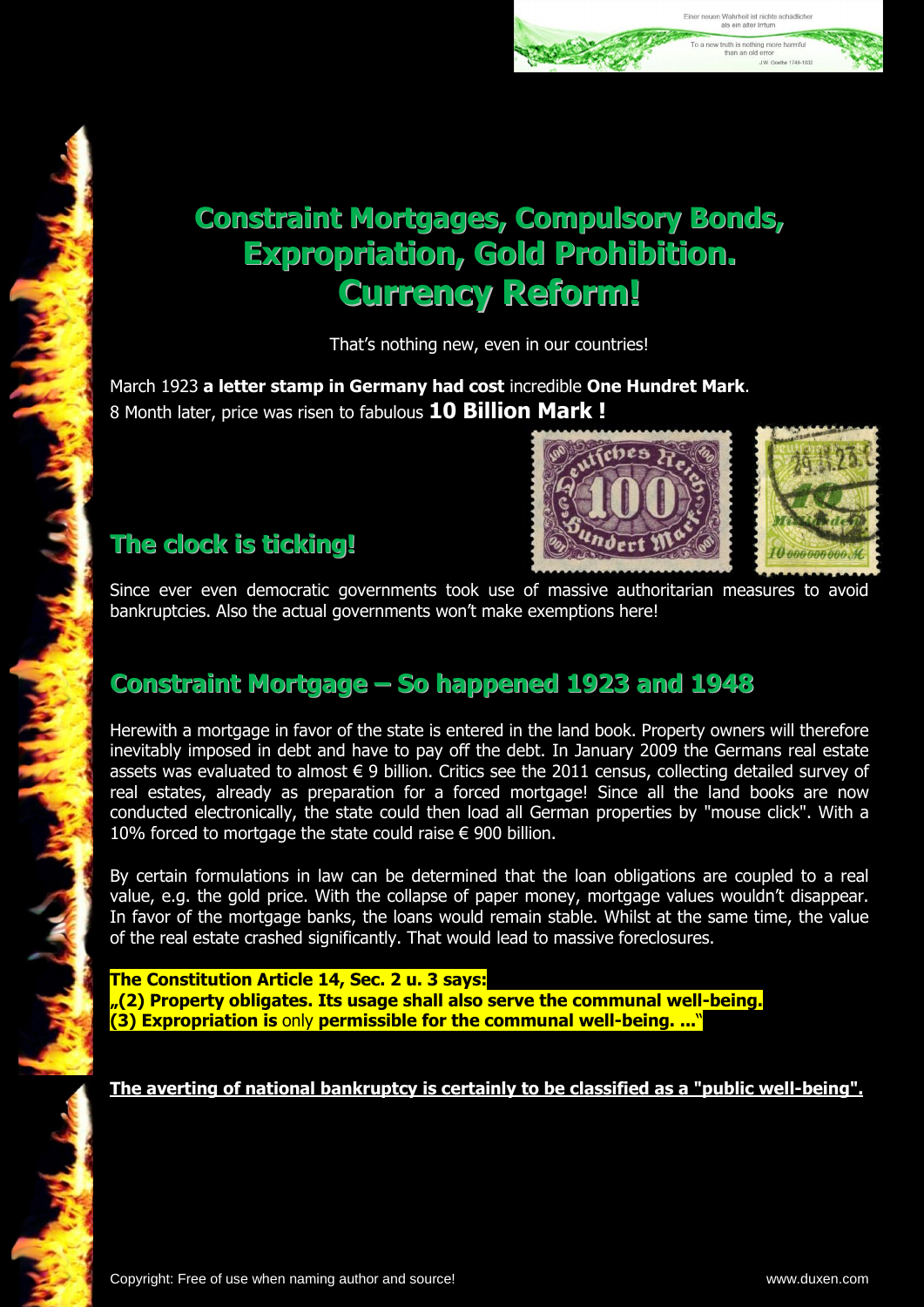

### **Compulsory Bonds – the perfect source for empty pockets**

The citizens are forced to the drawing of government loans with inadequately low payment of interest. Such mandatory bonds are introduced mostly when the government (state) cannot finance itself otherwise any more.

So had 1922 in the Weimar Republic, to enable to pay the extremely high compensations after World War I. Obligated were all their(her) properties valued more than 100.000 Marks. The more one had the more loans one had to sign, namely 1-10% of his(its) money!

But not enough – due to the hyperinflation the value of the bonds did pulverize up to maturity! If a breakfast egg in Berlins June 1923 cost considerable 800 Marks, 6-month later these were 320 Billion Marks. And for 1 US\$ one had to shell out full 4.21 Trillions Marks.

Also current Germany already fell back on the mandatory loans. In 1970/71 with the so-called "Stimulus Surcharge" of 10% on individual- and corporate income taxes. Certainly, from the middle of 1972 the money was refunded - but without interests - technically seen therefore a compulsory bond!

Another planned mandatory bond was stopped in the 80th by the constitutional court. However, by a small constitutional amendment this financing source could be opened again quickly

### **Expropriation – not at all only at socialisms**

In 1945 eastern Germany saw a land reform. Large land owners and farmers with over 100 hectares of soil, at that time 45 per cent of the total area, were expropriated without compensation. In 1952 the nationalization of industrial concerns equaled an actual expropriation. Agrarian enterprises were gradually converted into "agricultural producers' cooperatives". Certainly, the farmers remained property owners, but all rights to use lay with the collective farm "APC".

**Expropriations are already legitimate by Constitution's Art. 15 and possible at any time! Art. 15 of the German Constitutional Law says:** 

**"Land, natural resources and means of production can be transferred for the purpose of the socialization by a law which regulates kind(way) and size of the compensation in communal property or in other forms of the co-operative economy. ..."**

Although the Constitutional Law provides that expropriations are only permitted in the public interest, necessarily require a law and compensation must be paid. **But this is, however, then in paper money.**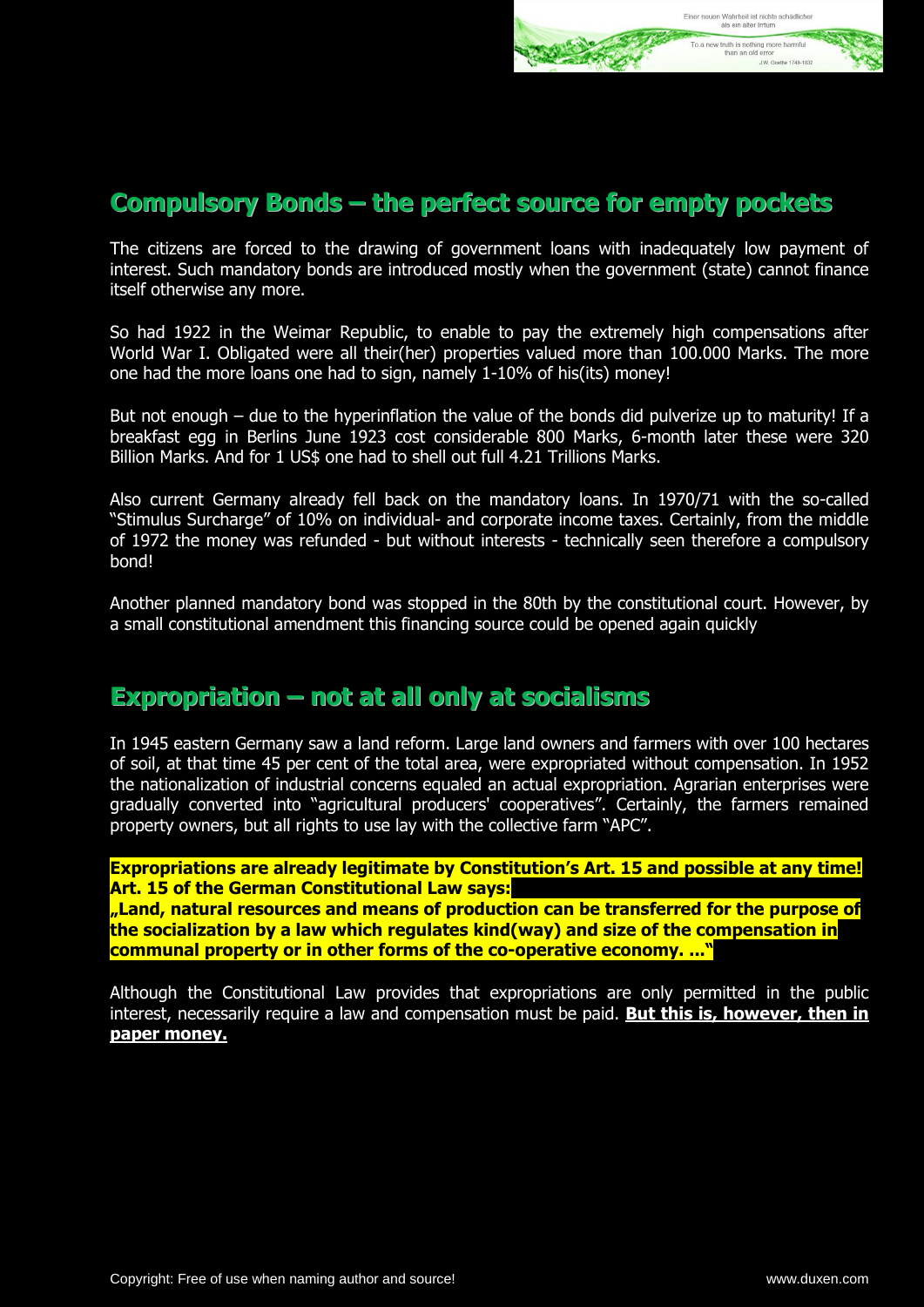

# **Gold Prohibition – a long-proven measure**

As early as 1292 - 1186 BC Egypt used gold prohibition as state funding source. Also the Greeks knew around 800 BC and 404 BC about it, and repeated, followed by the Roman Empire under Gaius Julius Caesar in 45 BC forbade the gold ownership. In the Medieval, the Chinese used this option several times to clean up the state budget. In 1720, the French fell for the ban the first time.

In the 20th Century, we could witness a whole series of gold ownership prohibitions. In all cases any ownership had to be surrendered to the Central Bank at determined courses.

1923 to 1931 and from 1936 to 1955 in Germany there were also a ban on gold ownership. 1936 France also issued one such, then lifted it again in 1937. In Great Britain it was considered from 1966 to 1971 as an effective way of state funding. Poland also had a ban on gold for 38 years from 1950 to 1989. India enacted its ban on gold prohibition between 1963 and 1990. And China banned its citizens, the private possession of gold from 1949 to 1983. The U.S. had its gold prohibition enacted in 1933 and abolished just in 1974.

It's worth noting even that, because of the massive anti-attitude of the citizens, in ALL cases it was sentenced with the highest punishments by imprisonment up to death penalty.

### **Currency Reform – the classic**

The Company of State

THE CALL AND

Within the last 140 years Germany saw already 6 currency reforms, 1871-73, 1923-25, 1948 and 1957– Reasons were always the battered public finances, and the introduction of the Deutschmark in the former GDR in 1990 and the Euro's introduction in 2001/2

#### **In the first three reforms, account balances, bonds and life insurances have been radically exterminated!**

With the currency reform in 1948 the German Mark (DM) was introduced for the Reichsmark (RM). The move was devastating for the assets of many citizens:

- Stocks fell for approx. **90 Percent** after the move.
- Ongoing obligations like wages, pensions and rents were set 1:1
- Cash and savings were exchanged for 100 RM to 6,50 DM
- Bonds, Mortgages and other Obligations were set 10:1
- Reserves of private insurances and Construction savings deposits was converted 10:1, ongoing contributions remained 1:1.

With the changeover to the Euro, a course was fixed of 1.96 DM. But have prices been halved? And where are the prices today? The non-performing states will do anything to remain in the Euro, to get more and more aid money. Even France and England are facing the abyss. The only way to get rid of ever-escalating aid-payments will be the own exit from the monetary union. The Treasury Department already has plans for a new currency reform in their drawers.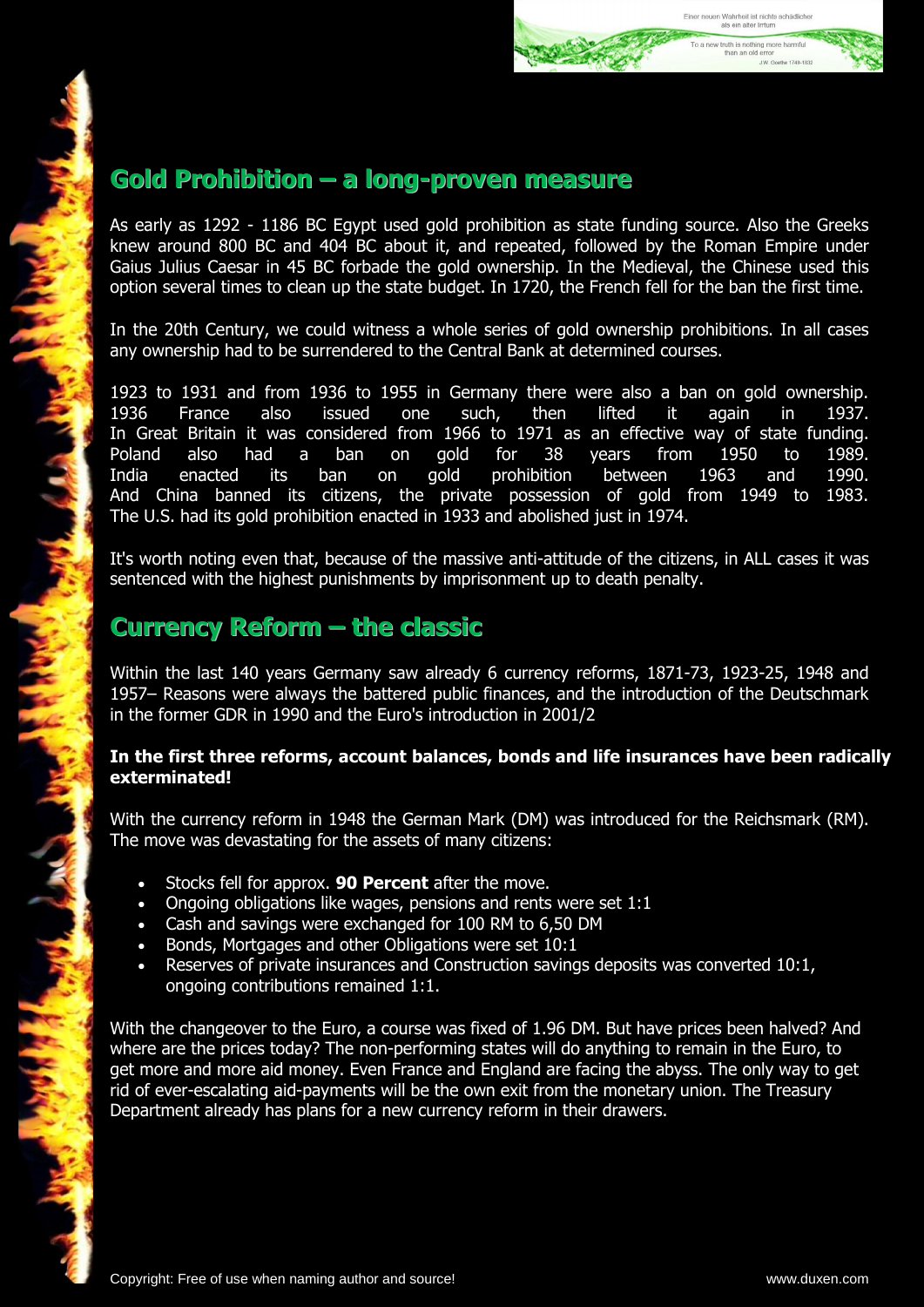

## **Save and secure your wealth!**

Currently authorities consider, due to new anti-terror laws, to establish a **central reporting office for bank deposit boxes!** These are already presented a legal advisory report and a law draft. A uniform registration office for deposit boxes follows on the step. And such a law, that also means **a notification requirement would be retroactive,** will be introduced "over night". Then **you must disclose your existing Deposit Box Content** to ever regain access.

Discrete deposit boxes in safe countries are much more expensive than in home land, but offer maximum protection in the event of the case against long-fingers!

**To defend against possible compulsory bonds**, free cash liquidity should be invested internationally, preferably in safe countries. A very good protection against compulsory bonds are investments in forest areas. Those forests are located mainly in Scandinavia, Eastern Europe, Central Europe, USA, Uruguay, Brazil, Australia and New Zealand.

**As a protection against expropriation** Gold should also be kept in a safe country.

**Finnland** e.g. is one of the **Top-10-Countries** regards Property Protection!

German life insurance companies carrying **€ 2.5 trillion on performance obligations to a mere € 650 billion of coverage. By a tiny amendment in § 89 VAG** (Insurance Control Act) in June 21<sup>st</sup> 2010 was allowed insurers to cut Assurance performances in case of need to an "appropriate" level. This means they owe you nothing. Because of the new legislation, **there is for longer no obligation for insurance payouts**, in the likely event of danger of going bankrupt. **Simultaneously the premium payment obligation remains unaffected!** § 66 paragraph 7 or the "Protector" rescue company may be effective at a single event of bankruptcy. But what is in threat of several or a general bankruptcy? Banks and Life-Insurer underlie same risks.

### **Life insurance policies should be placed in** different **safe countries**. Better safe than sorry!

With smart strategies, you keep losses possibly as small as possible.

- Sprinkle your assets in different investment areas (eg, stocks, bonds, commodities, alternative investments).
- Take advantage of different investment strategies.

### **Consider:**

**PARTIES AND ARTS** 

**PARTY CARD AND** 

- Why mining stocks are very limited eligible as an alternative to physical gold.
- Why gold has been proven for thousands of years and so remains essential in the future to maintain your wealth.
- Why silver is interesting as gold, and how to defuse the issue of VAT on the purchase.
- Why you should always keep a "hand inventory" of precious metals and coins which ones are suitable for most.
- Where and how to purchase tax free precious metals, and can be stored safe, insured and securely guarded.
- Who has a "Gold Savings Plan 'on offer, you can use to optimize the average purchase price.
- Where can you buy precious metals at bargain prices!